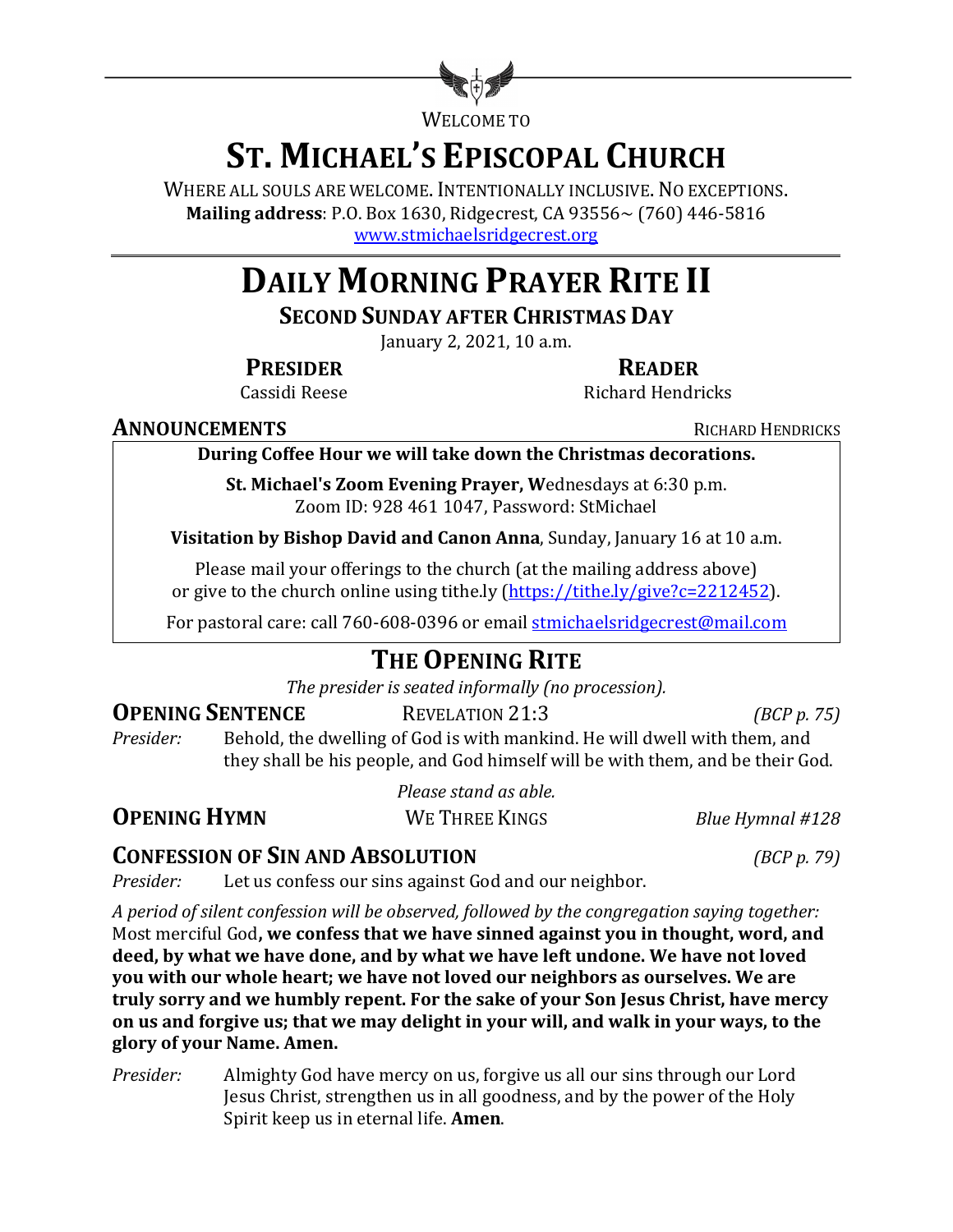

*Presider* Lord, open our lips. *People* **And our mouth shall proclaim your praise.** 

Praise to the holy and undivided Trinity, one God:

as it was in the beginning, is now, and will be for ever. Amen. Alleluia.

#### **VENITE** *(BCP p. 82)*

*The Presider and the People read responsively.* 

Alleluia. To us a child is born: **O come, let us adore him. Alleluia.** 

Come, let us sing to the Lord;  $*$ 

let us shout for joy to the Rock of our salvation. Let us come before his presence with thanksgiving  $*$ and raise a loud shout to him with psalms.

For the Lord is a great God,  $*$ 

and a great King above all gods.

In his hand are the caverns of the earth, \*

and the heights of the hills are his also.

The sea is his, for he made it,  $*$ 

and his hands have molded the dry land.

Come, let us bow down, and bend the knee, \*

and kneel before the Lord our Maker.

For he is our God, and we are the people of his pasture and the sheep of his hand. \*

Oh, that today you would hearken to his voice!

Alleluia. To us a child is born: **O come, let us adore him. Alleluia.** 

*Please be seated.*

#### **THE PSALM** PSALM 84:1-8 *(BCP p. 707)*

*Remaining seated, the Leader and the People say the Psalm responsively by whole verse.* 

- 1 How dear to me is your dwelling, 0 LORD of hosts! \* My soul has a desire and longing for the courts of the LORD; my heart and my flesh rejoice in the living God.
- 2 The sparrow has found her a house and the swallow a nest where she may lay her young; \* by the side of your altars, O LORD of hosts, my King and my God.
- 3 Happy are they who dwell in your house! \* they will always be praising you.
- 4 Happy are the people whose strength is in you! \* whose hearts are set on the pilgrims' way.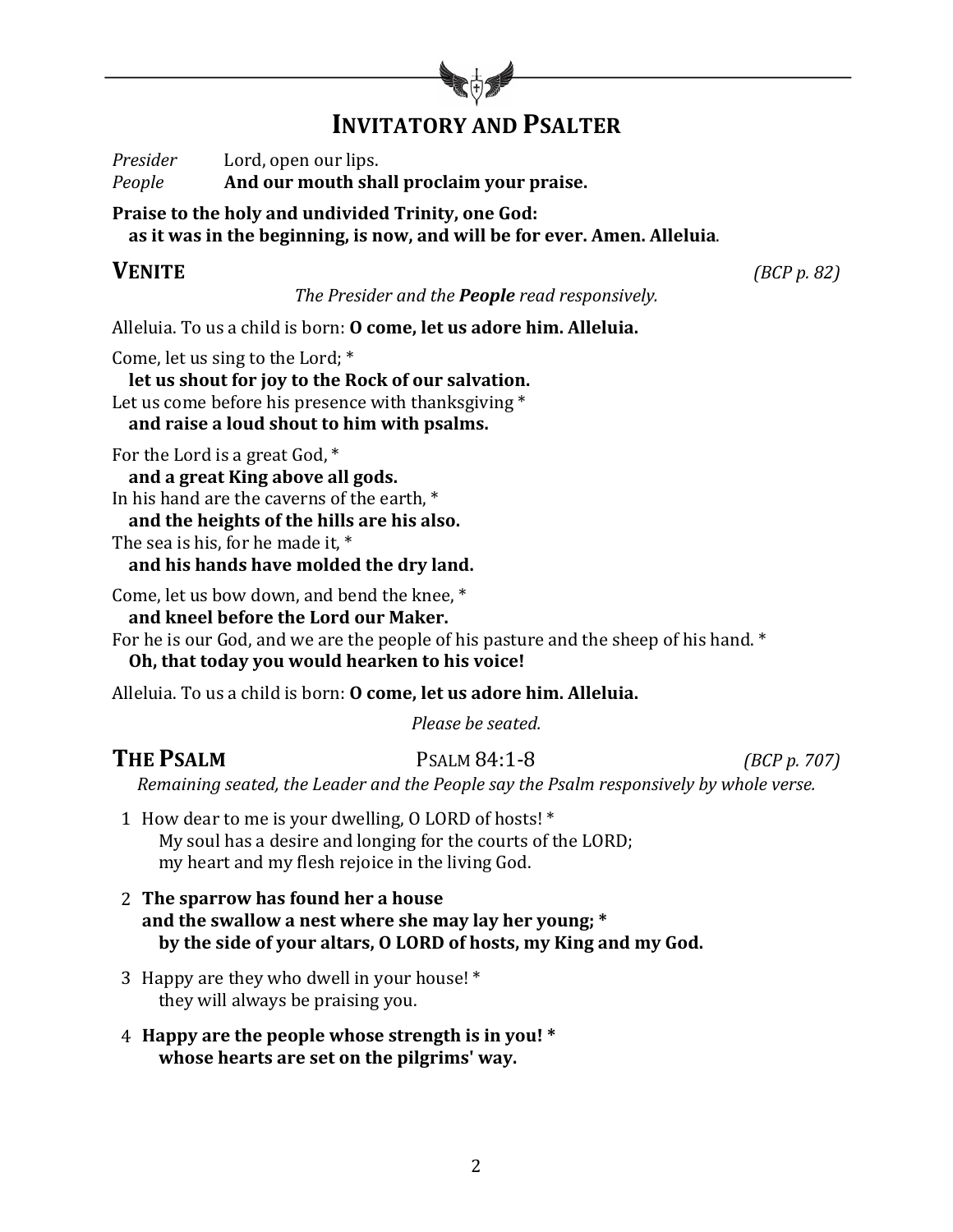- 5 Those who go through the desolate valley will find it a place of springs, \* for the early rains have covered it with pools of water.
- 6 They will climb from height to height, \* and the God of gods will reveal himself in Zion.
- 7 LORD God of hosts, hear my prayer; \* hearken, O God of Jacob.
- 8 **Behold our defender, O God; \*** and look upon the face of your Anointed.

Praise to the holy and undivided Trinity, one God: as it was in the beginning, is now, and will be forever. Amen.

# **THE LESSONS**

#### **THE FIRST READING IEREMIAH 31:7-14** RICHARD HENDRICKS

A READING FROM THE BOOK OF THE PROPHET JEREMIAH:

Thus says the Lord: "Sing aloud with gladness for Jacob, and raise shouts for the chief of the nations; proclaim, give praise, and say, 'Save, O Lord, your people, the remnant of Israel. See, I am going to bring them from the land of the north, and gather them from the farthest parts of the earth, among them the blind and the lame, those with child and those in labor, together; a great company, they shall return here. With weeping they shall come, and with consolations I will lead them back, I will let them walk by brooks of water, in a straight path in which they shall not stumble; for I have become a father to Israel, and Ephraim is my firstborn. Hear the word of the Lord, O nations, and declare it in the coastlands far away; say, 'He who scattered Israel will gather him, and will keep him as a shepherd a flock.' For the Lord has ransomed Jacob, and has redeemed him from hands too strong for him. They shall come and sing aloud on the height of Zion, and they shall be radiant over the goodness of the Lord, over the grain, the wine, and the oil, and over the young of the flock and the herd; their life shall become like a watered garden, and they shall never languish again. Then shall the young women rejoice in the dance, and the young men and the old shall be merry. I will turn their mourning into joy, I will comfort them, and give them gladness for sorrow. I will give the priests their fill of fatness, and my people shall be satisfied with my bounty," says the Lord.

Hear what the Spirit is saying to God's people. **Thanks be to God.**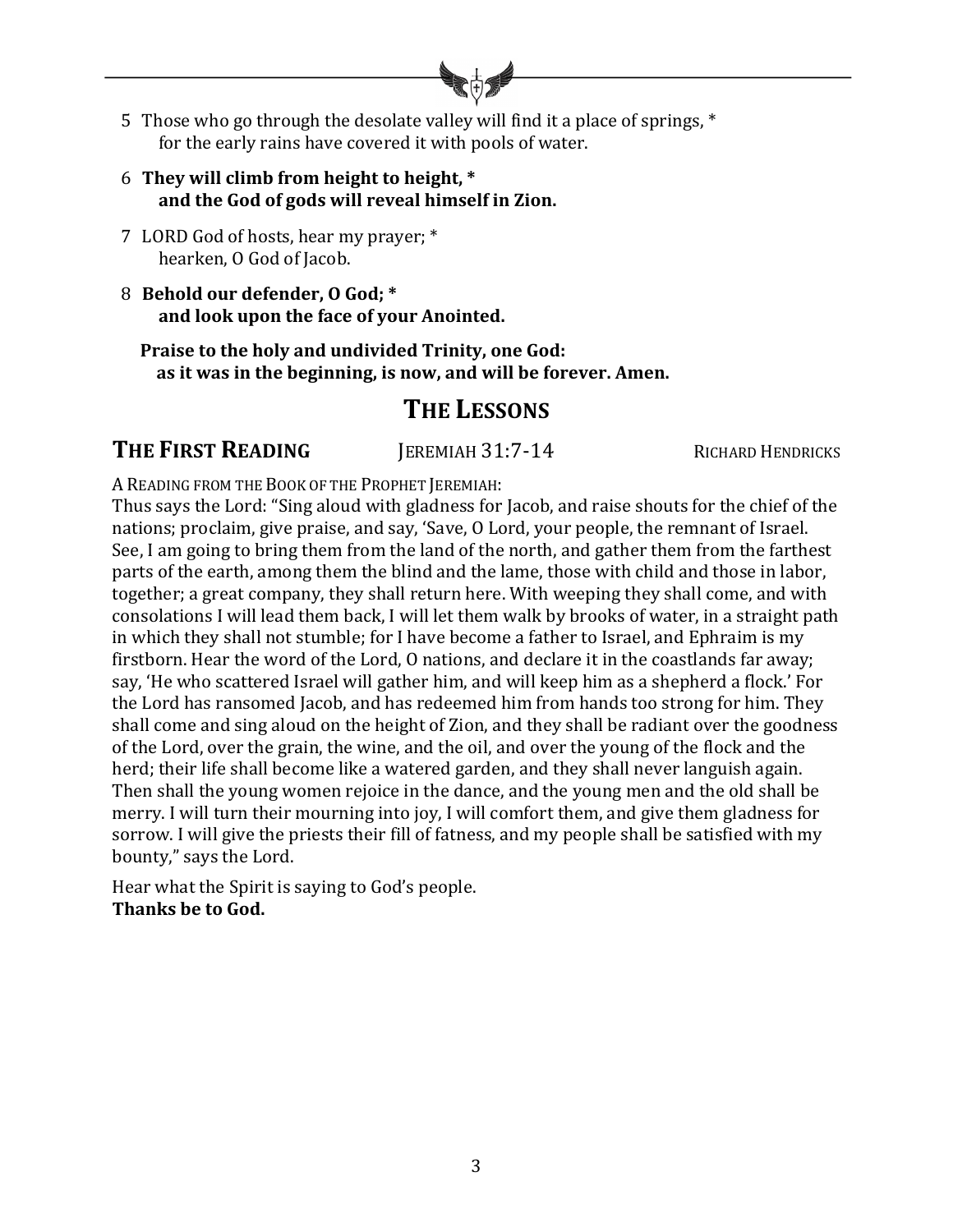*Please stand as able.* **CANTICLE 16** THE SONG OF ZECHARIAH *(BCP pp. 92-93)* 

#### The Presider and the **People** read responsively.

Blessed be the Lord, the God of Israel; \* he has come to his people and set them free. He has raised up for us a mighty savior, \* born of the house of his servant David. Through his holy prophets he promised of old, that he would save us from our enemies,  $*$ from the hands of all who hate us. He promised to show mercy to our fathers \* and to remember his holy covenant. This was the oath he swore to our father Abraham. \* to set us free from the hands of our enemies, Free to worship him without fear, \* holy and righteous in his sight all the days of our life. You, my child, shall be called the prophet of the Most High, \* for you will go before the Lord to prepare his way. To give his people knowledge of salvation \* **by** the forgiveness of their sins. In the tender compassion of our God  $*$ the dawn from on high shall break upon us, To shine on those who dwell in darkness and the shadow of death,  $*$ and to guide our feet into the way of peace.

*Please be seated.*

| <b>THE SECOND READING</b> | EPHESIANS 1:3-6,15-19A | <b>RICHARD HENDRICKS</b> |
|---------------------------|------------------------|--------------------------|
|                           |                        |                          |

A READING FROM THE LETTER TO THE EPHESIANS:

Now before faith came, we were imprisoned and guarded under the law until faith would be revealed. Therefore the law was our disciplinarian until Christ came, so that we might be justified by faith. But now that faith has come, we are no longer subject to a disciplinarian.

But when the fullness of time had come, God sent his Son, born of a woman, born under the law, in order to redeem those who were under the law, so that we might receive adoption as children. And because you are children, God has sent the Spirit of his Son into our hearts, crying, "Abba! Father!" So you are no longer a slave but a child, and if a child then also an heir, through God.

Hear what the Spirit is saying to God's people. **Thanks be to God.**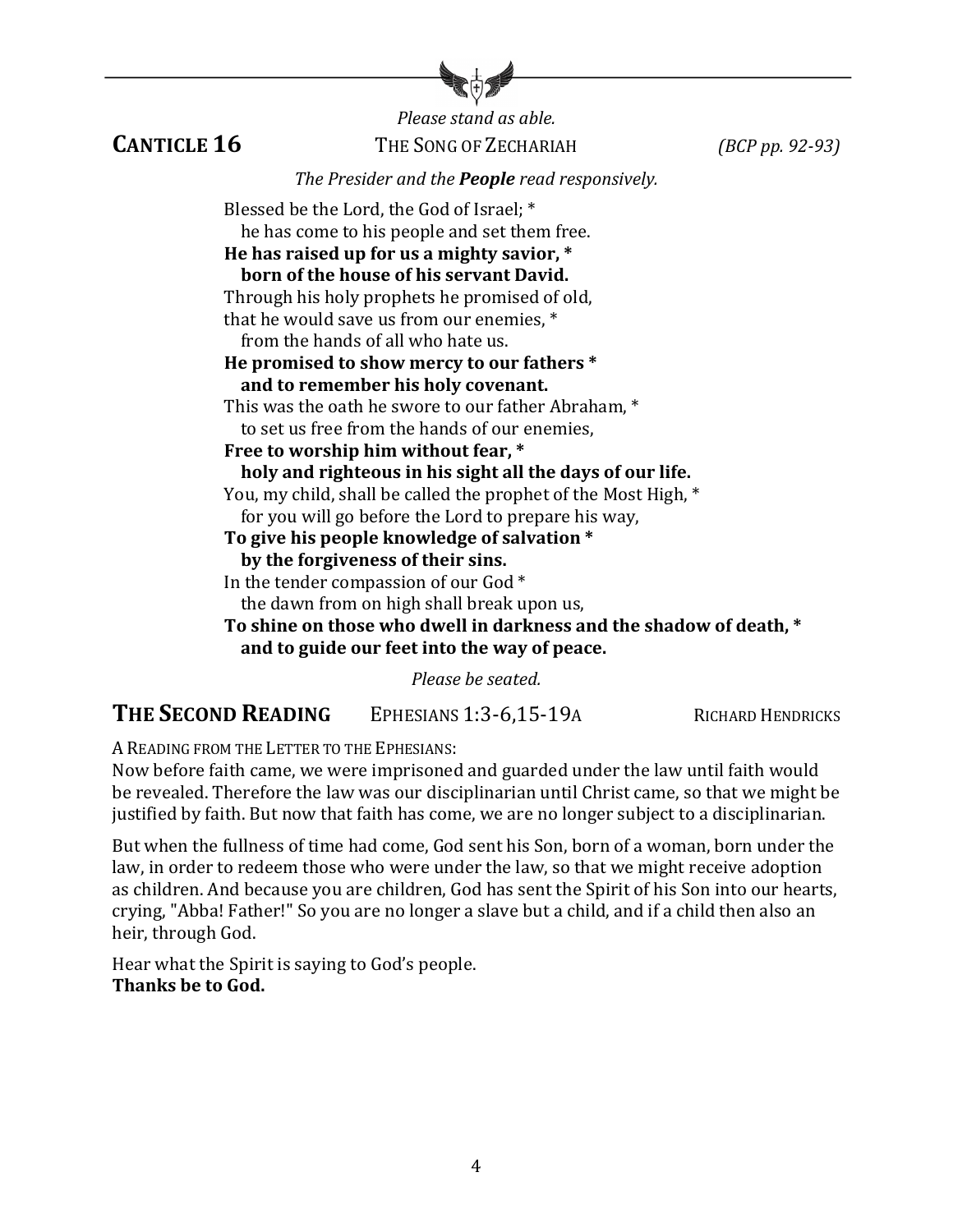

#### *Please stand as able.* **CANTICLE 21** YOU ARE GOD *(BCP pp. 95-96) The Presider and the People read responsively.*

You are God: we praise you; You are the Lord; we acclaim you; You are the eternal Father: All creation worships you. To you all angels, all the powers of heaven, Cherubim and Seraphim, sing in endless praise: Holy, holy, holy Lord, God of power and might, heaven and earth are full of your glory. The glorious company of apostles praise you. The noble fellowship of prophets praise you. The white-robed army of martyrs praise you. Throughout the world the holy Church acclaims you; Father, of majesty unbounded, **your true and only Son, worthy of all worship,** and the Holy Spirit, advocate and guide. You, Christ, are the king of glory, the eternal Son of the Father. When you became man to set us free you did not shun the Virgin's womb. You overcame the sting of death and opened the kingdom of heaven to all believers. **You are seated at God's right hand in glory.** We believe that you will come and be our judge. Come then, Lord, and help your people, bought with the price of your own blood, and bring us with your saints to glory everlasting. *Please be seated.*

**THE GOSPEL READING** MATTHEW 2:13-15, 19-23 CASSIDI REESE

A READING FROM THE GOSPEL OF MATTHEW:

After the wise men had left, an angel of the Lord appeared to Joseph in a dream and said, "Get up, take the child and his mother, and flee to Egypt, and remain there until I tell you; for Herod is about to search for the child, to destroy him." Then Joseph got up, took the child and his mother by night, and went to Egypt, and remained there until the death of Herod. This was to fulfill what had been spoken by the Lord through the prophet, "Out of Egypt I have called my son."

When Herod died, an angel of the Lord suddenly appeared in a dream to Joseph in Egypt and said, "Get up, take the child and his mother, and go to the land of Israel, for those who were seeking the child's life are dead." Then Joseph got up, took the child and his mother, and went to the land of Israel. But when he heard that Archelaus was ruling over Judea in place of his father Herod, he was afraid to go there. And after being warned in a dream, he went away to the district of Galilee. There he made his home in a town called Nazareth, so that what had been spoken through the prophets might be fulfilled, "He will be called a Nazorean."

Hear what the Spirit is saying to God's people. Thanks be to God.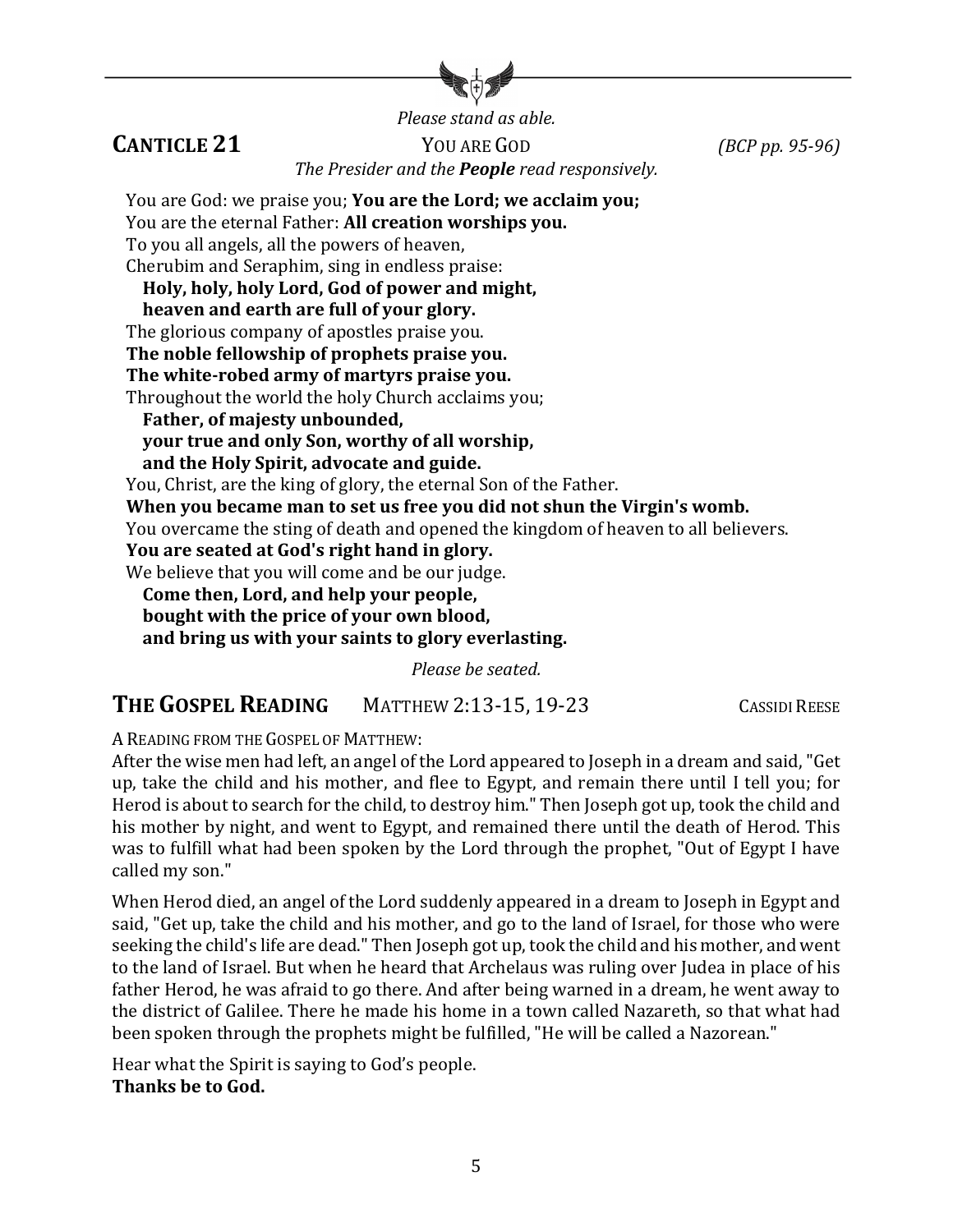

## **THE HOMILY**

www.episcopalchurch.org/sermon/whose-voice-do-we-hear-2-christmas-january-2-2022/ *A period of silence and personal reflection follows the sermon.*

#### **THE APOSTLES' CREED** *(BCP p. 96)*

#### *Please stand as able.*

I believe in God, the Father almighty, creator of heaven and earth;

I believe in Jesus Christ, his only Son, our Lord.

He was conceived by the power of the Holy Spirit and born of the Virgin Mary.

**He suffered under Pontius Pilate, was crucified, died, and was buried.** 

He descended to the dead. On the third day he rose again.

He ascended into heaven, and is seated at the right hand of the Father.

He will come again to judge the living and the dead.

I believe in the Holy Spirit, the holy catholic Church,

 **the communion of saints, the forgiveness of sins**

the resurrection of the body, and the life everlasting. Amen.

# **THE PRAYERS**

*Presider:* God be with you. *People:* **And also with you.** *Presider:* Let us pray.

# **THE LORD'S PRAYER** (BCP p. 97)

Our Father, who art in heaven, hallowed be thy Name, thy kingdom come, thy will be done, on earth as it is in heaven. Give us this day our daily bread. And forgive us our trespasses, as we forgive those who trespass against us. And lead us not into temptation, but deliver us from evil. For thine is the kingdom, and the power, and the glory, for ever and ever. Amen.

#### **SUFFRAGES B** *(BCP p. 98)*

- V. Save your people, Lord, and bless your inheritance;
- R. Govern them and uphold them, now and always.
- V. Day by day we bless you;
- R. We praise your name for ever.
- V. Lord, keep us from all sin today;
- R. Have mercy upon us, Lord, have mercy.
- V. Lord, show us your love and mercy;
- R. For we put our trust in you.
- V. In you, Lord, is our hope;
- R. And we shall never hope in vain.

#### **THE COLLECT OF THE DAY** SECOND SUNDAY AFTER CHRISTMAS DAY

O God, who wonderfully created, and yet more wonderfully restored, the dignity of human nature: Grant that we may share the divine life of him who humbled himself to share our humanity, your Son Jesus Christ; who lives and reigns with you, in the unity of the Holy Spirit, one God, for ever and ever. **Amen**.